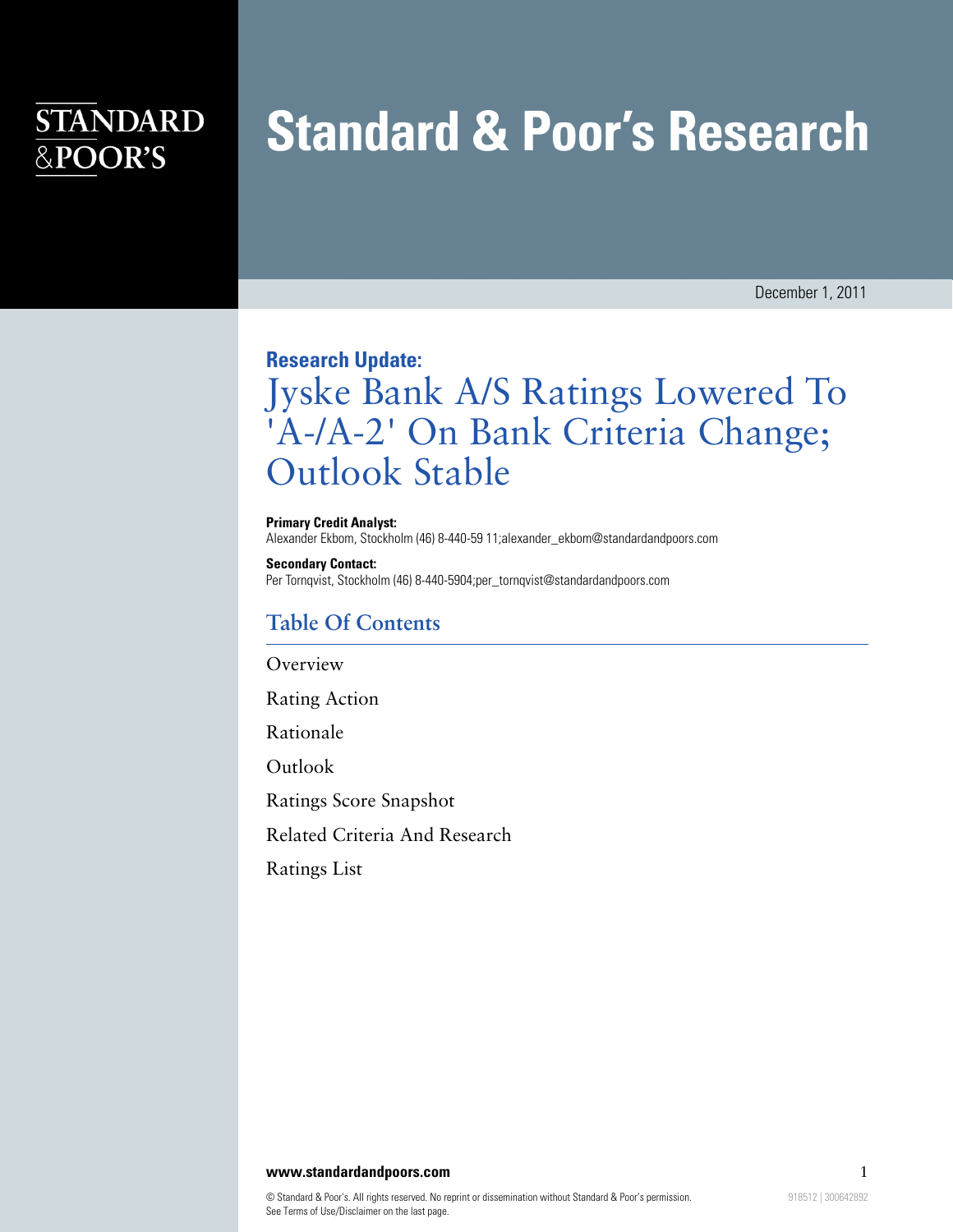#### **Research Update:**

# Jyske Bank A/S Ratings Lowered To 'A-/A-2' On Bank Criteria Change; Outlook Stable

#### <span id="page-1-0"></span>**Overview**

- Following a review under Standard & Poor's revised bank criteria (published Nov. 9, 2011), we have lowered our long-term counterparty credit ratings on Denmark-based Jyske Bank A/S to 'A-' from 'A' and our short-term counterparty credit ratings to 'A-2' from 'A-1'. The outlook is stable.
- The ratings reflect Jyske Bank's adequate business position, adequate capital and earnings, adequate risk position, above-average funding, and adequate liquidity.
- We consider Jyske Bank to have moderate systemic importance in Denmark, which we classify as supportive.
- <span id="page-1-1"></span>• The stable outlook reflects our view that Jyske Bank will maintain its market share and its adequate capitalization.

#### **Rating Action**

As we previously announced on Dec. 1, 2011, Standard & Poor's Ratings Services has lowered its long-term counterparty credit ratings on Denmark-based Jyske Bank A/S to 'A-' from 'A' and its short-term counterparty credit ratings to 'A-2' from 'A-1'. The outlook is stable.

We also lowered our issue rating on Jyske Bank's deferrable subordinated debt to 'BBB-' from 'BBB+'.

#### <span id="page-1-2"></span>**Rationale**

Standard & Poor's bases its ratings on Jyske Bank on the bank's "adequate" business position, "adequate" capital and earnings, "adequate" risk position, "above-average" funding, and "adequate" liquidity, as our criteria define those terms. The bank's stand-alone credit profile (SACP) is 'bbb+'. We see Jyske Bank as having "moderate" systemic importance in Denmark, which lifts the long-term rating one notch above the SACP.

Our bank criteria use our Bank Industry Country Risk Assessment economic risk and industry risk scores to determine a bank's anchor, the starting point in assigning an issuer credit rating. Our anchor for a commercial bank operating only in Denmark is 'bbb+'.

Our economic risk assessment reflects our view that Denmark is a politically stable, wealthy, and high-income country, which has suffered since the 2008 financial crisis. Consequently, we expect economic growth to be weak over the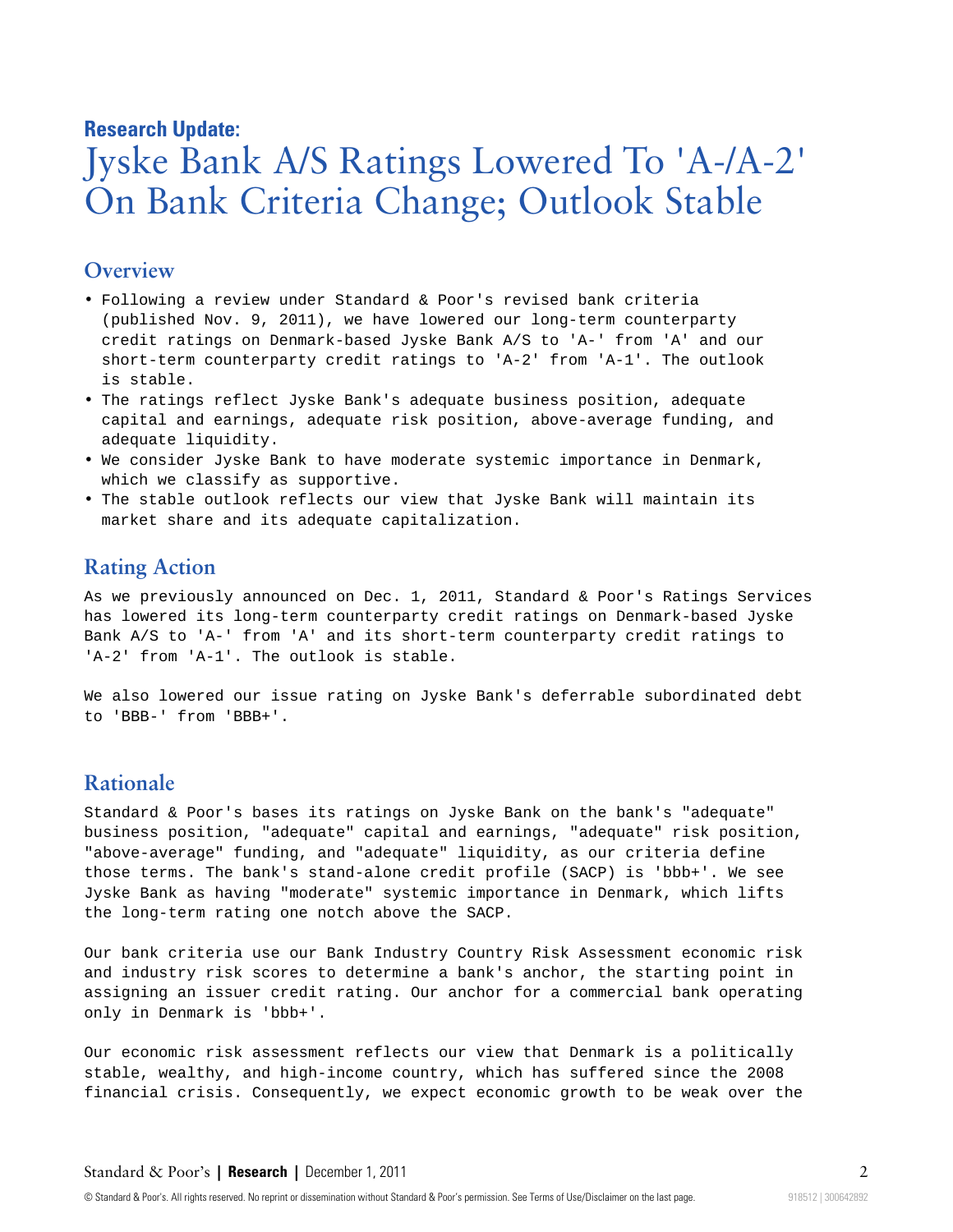short to medium term. However, this is balanced by fiscal policy flexibility. On the external side, Denmark has posted sizable current account surpluses for more than a decade, and we expect this to continue.

We expect the fallout from the financial crisis to lead to increased consolidation as weak institutions are either taken over by stronger competitors or eliminated from the market. Further bank failures are a possibility. The Danish banking system has a relatively low share of core customer deposits (20% of total loans) and a relatively high share of net external funding (18%). The latter is, however, related to the structure of the Nordic banking sector, with considerable cross-border activity. These higher risk characteristics are partly offset by a well-developed domestic bond market that remained open and functioning throughout the financial crisis.

We assess Jyske Bank's business position as "adequate"; the bank is the third-largest commercial bank in Denmark and has 7% market shares in terms of both loans and deposits. However, these market shares might change over the next few years, given that we expect the industry to consolidate and that Jyske Bank will participate in the process in view of the very limited organic growth opportunities in Denmark. Jyske Bank focuses on the retail and small and midsize enterprise (SME) segments and its franchise is built on long-term client relations, which we expect to provide ongoing top-line revenue stability. Recurring revenues adequately balance more volatile capital market income, which is expected to remain well below 15% of operating revenues.

We assess Jyske Bank's capital and earnings as "adequate". Over the next one to two years, we expect the bank's risk-adjusted capital (RAC) ratio to rise to 8.5%-9%, a level that compares favorably with the RAC ratios of its domestic peers. In addition, we believe its capital quality will be strong, as our total adjusted capital measure for the bank consists entirely of common equity. We assess core earnings to be relatively stable, coming mainly from a mix of interest and fee income with some elements of more volatile market-linked income. Negatively, Jyske Bank's cost-to-income ratio, at about 60% over the past five years, is higher than the Nordic average, and we do not expect it to improve significantly over the next two years.

We assess Jyske Bank's risk position as "adequate". This reflects our view that the RAC ratio adequately captures the bank's different risk levels. We expect little change in the risk position as future loan growth is likely to be modest in view of subdued domestic demand. The bank experienced elevated credit losses in 2009 and 2010 as a result of its SME exposure. Nevertheless, its losses are in line with those of its peers and the normalized losses calculated under our RAC framework. We expect Jyske Bank's provisioning requirements to gradually decline over the next three years, given its extensive provisioning efforts over the past four.

Jyske Bank's funding is "above average" in our view, reflecting the bank's strong deposit base, which covered 86% of its loans at midyear 2011. This is a relative strength compared with the wider Danish banking system, which is

#### **www.standardandpoors.com** 3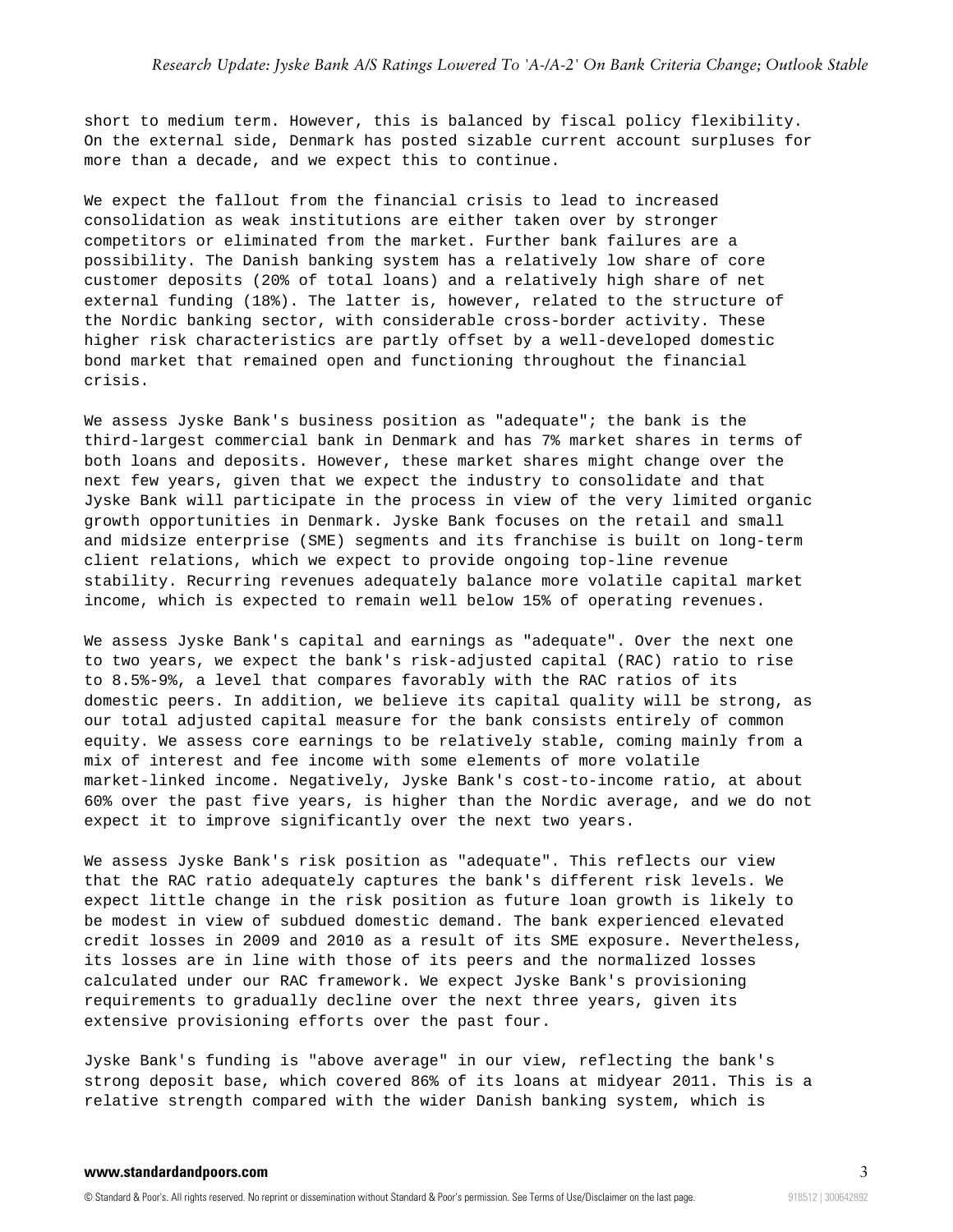generally more reliant on wholesale funding. We believe that Jyske Bank's liquidity is "adequate". In our view, Jyske Bank has established conservative liquidity stress scenarios under which it can continue operations for an extensive period, without access to the wholesale markets. The bank's liquidity portfolio is sized in accordance with the amount of short-term debt issued.

In accordance with our revised criteria for hybrid capital instruments, we have lowered our issue rating on Jyske Bank's deferrable subordinated debt to 'BBB-' from 'BBB+'. Such ratings will in future be two notches below the SACP, instead of two notches below the counterparty credit rating as previously.

### <span id="page-3-0"></span>**Outlook**

The stable outlook on Jyske Bank reflects our expectation that the bank will maintain its current market shares and that declining losses will underpin capital generation, resulting in a RAC ratio comfortably within the 7%-10% range.

We could take a negative rating action if the bank's operating performance were to deteriorate and a significant increase in loan loss provisions were to bring the RAC ratio below 7%. In addition, we could lower the ratings if we were to negatively reassess the bank's risk position as a result of a significant change in its risk profile, due to acquisitions or new lines of business.

We could take a positive rating action if the business position were to strengthen significantly through a broadening of the bank's franchise or if the bank were to demonstrate significantly stronger capital generation than we currently expect.

#### <span id="page-3-1"></span>**Ratings Score Snapshot**

| Issuer Credit Rating  | $A -$                          |
|-----------------------|--------------------------------|
| SACP                  | $bbb +$                        |
| Anchor                | bbb+                           |
| Business Position     | Adequate (0)                   |
| Capital and Earnings  | Adequate $(0)$                 |
| Risk Position         | Adequate $(0)$                 |
| Funding and Liquidity | Above average and Adequate (0) |
| Support               | 1                              |
| GRE Support           | U                              |
| Group Support         | 0                              |
| Sovereign Support     | 1                              |
| Additional Factors    | 0                              |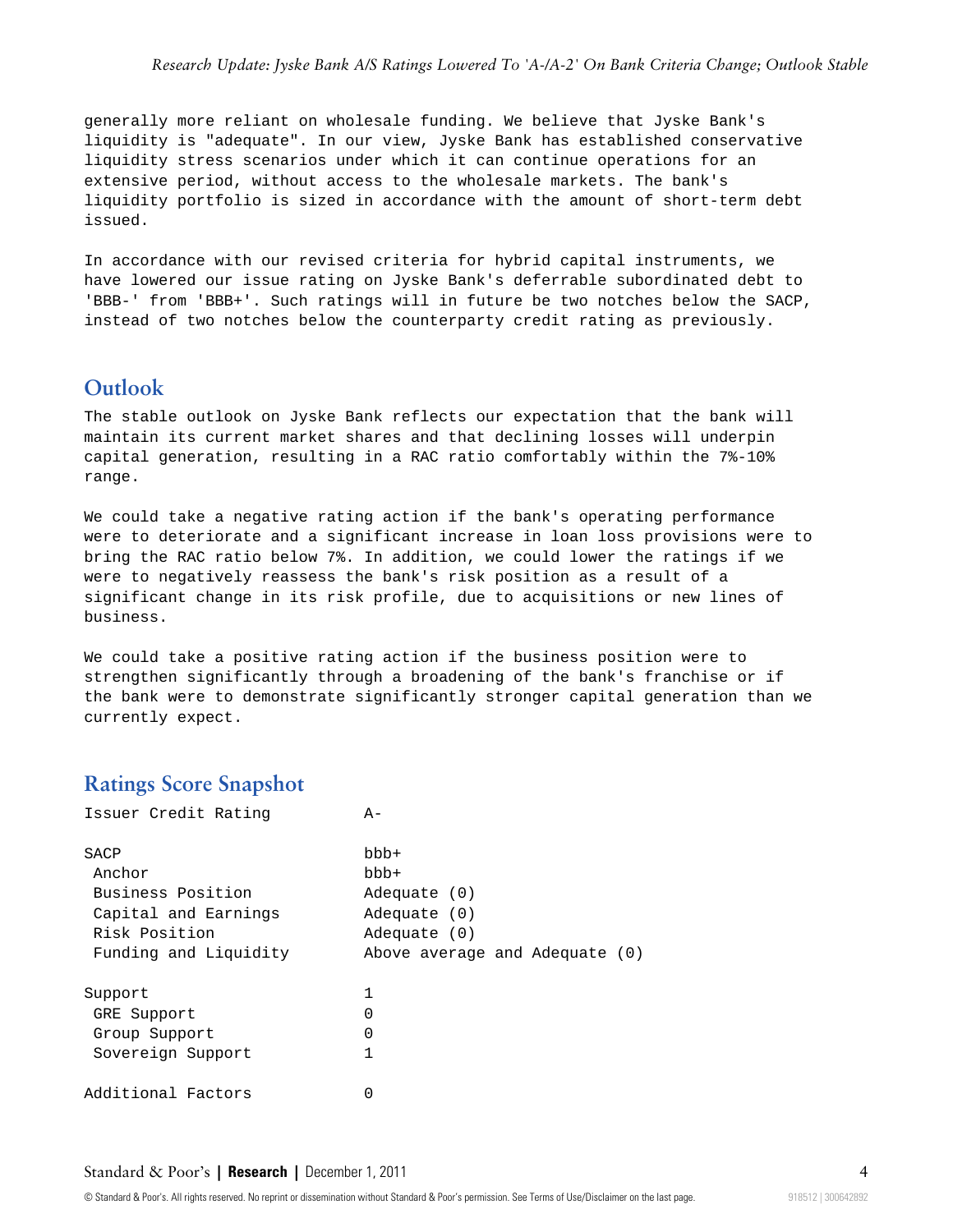### <span id="page-4-0"></span>**Related Criteria And Research**

All articles listed below are available on RatingsDirect on the Global Credit Portal.

- Banks: Rating Methodology And Assumptions, Nov. 9, 2011
- Banking Industry Country Risk Assessment Methodology And Assumptions, Nov. 9, 2011
- Group Rating Methodology And Assumptions, Nov. 9, 2011
- <span id="page-4-1"></span>• Bank Hybrid Capital Methodology And Assumptions, Nov. 1, 2011

### **Ratings List**

Downgraded; Outlook Action

|                            | Tο            | From           |
|----------------------------|---------------|----------------|
| Jyske Bank $A/S$           |               |                |
| Counterparty Credit Rating | A-/Stable/A-2 | A/Negative/A-1 |
| Certificate Of Deposit     | $A - /A - 2$  | $A/A-1$        |
| Senior Unsecured           | $A -$         | А              |
| Commercial Paper           | $A - 2$       | $A - 1$        |
| Subordinate Debt           | $RBR-$        | BBB+           |

#### **Additional Contact:**

Financial Institutions Ratings Europe;FIG\_Europe@standardandpoors.com

Complete ratings information is available to subscribers of RatingsDirect on the Global Credit Portal at www.globalcreditportal.com. All ratings affected by this rating action can be found on Standard & Poor's public Web site at www.standardandpoors.com. Use the Ratings search box located in the left column. Alternatively, call one of the following Standard & Poor's numbers: Client Support Europe (44) 20-7176-7176; London Press Office (44) 20-7176-3605; Paris (33) 1-4420-6708; Frankfurt (49) 69-33-999-225; Stockholm (46) 8-440-5914; or Moscow 7 (495) 783-4009.